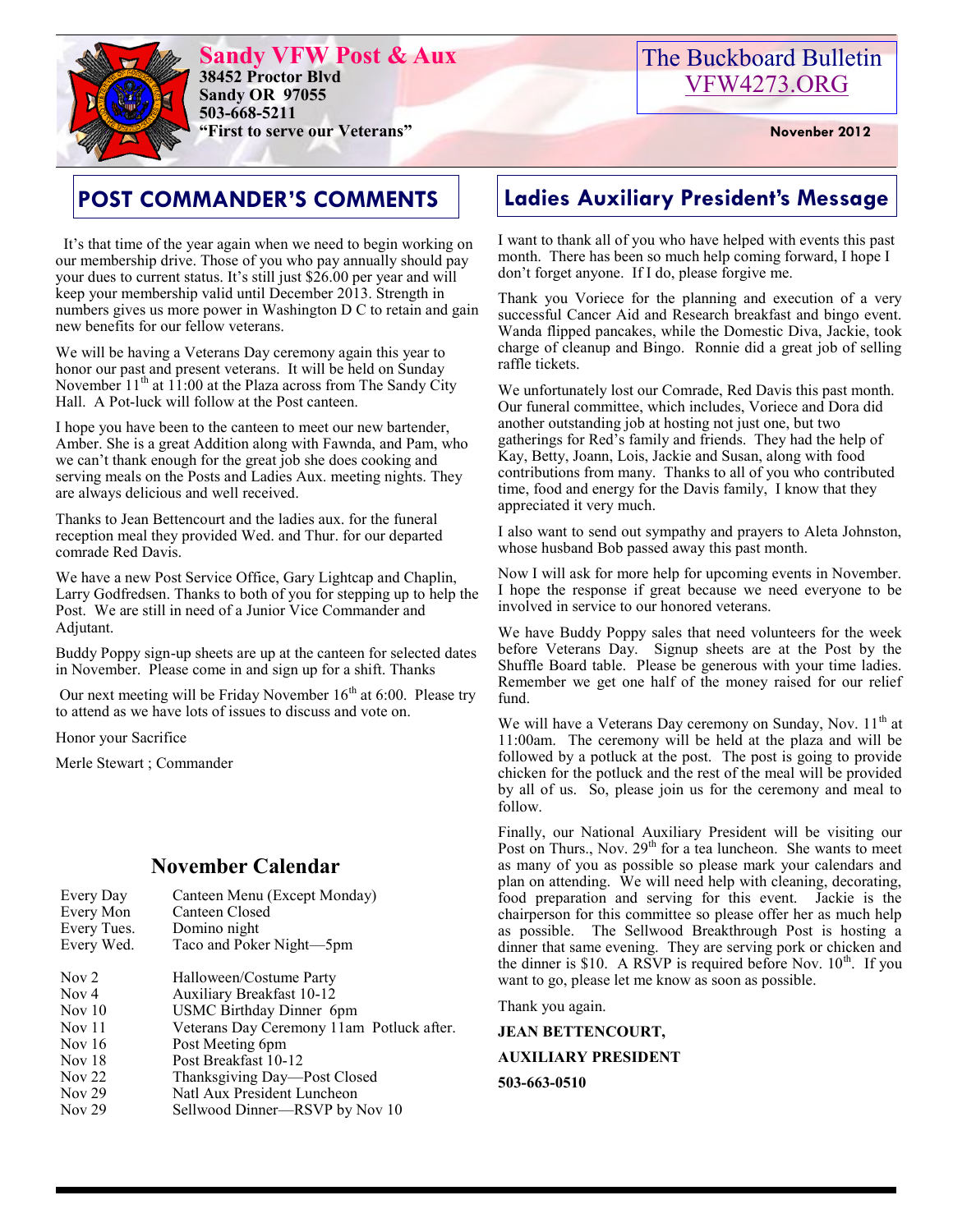Thank you everyone that helped with the Blueberry Pancake Breakfast, Raffle, Bingo, and the Pink Store. We raised \$320.50 for Cancer Aid & Research. Great job, well done. Thank you to those that donated prizes for the raffle, they were: Wanda Micheal, Josh Hardin, Heather Audas, and Marilyn Waugh.

November is PANCREATIC CANCER AWARENESS MONTH

Cancer of the pancreas generally occurs without symptoms until it is in advanced stages. If a cancer develops in an area of the pancreas near the common bile duct, its blockage may lead to jaundice {a noticeable yellowing of the skin due to pigment accumulation}. Sometimes this symptom allows the tumor to be diagnosed at an early stage.

At the present, only biopsy yields a certain diagnosis, and because of the "silent" course of the disease, the need for biopsy is likely to be obvious only after the disease has advanced.

Very little is known about what causes the disease or how to prevent it. Risk increases with age, and smoking is a risk factor. Incidence rates are more than twice as high for smokers as for nonsmokers. Pancreatic cancer rates are higher in countries whose populations eat a diet high in fat.

Surgery, radiation therapy, and chemotherapy are treatment options that can extend survival and/or relieve symptoms in many patients but are not likely to produce a cure for most. Clinical trails with several new agents may offer improved survival and should be considered an option.

HAVE A WONDERFUL MONTH

Voriece

Cancer Aid & Research Chairman



| Commander        |  |  |
|------------------|--|--|
| Senior Vice Cmdr |  |  |
| Junior Vice Cmdr |  |  |
| Chaplain         |  |  |
| Ouartermaster    |  |  |
| Judge Advocate   |  |  |
| Adjutant         |  |  |

Surgeon Vacant

Merle Stewert Charles Scantling Vacant Vacant William Miller John Lamb

Vacant

#### **The Auxiliary Chaplain Judy Gascon 503 668 3748**

Red Davis tragically passed away Oct.  $11<sup>th</sup>$  after falling off a ladder the day before. His pelvis was crushed and he was rushed to OHSU. He and his wife Nancy were preparing for a trip. Nancy is one of our dear cookie ladies. Our deepest sympathy to Nancy and their family.

Florence Abbott, a longtime member, passed away Sept.  $22<sup>nd</sup>$ . She had been living with her son and daughter-in-law, Jim and Kathy Fish. Our sympathies to her family.

Mary Boyer, wife of our commander, Terry Boyer, received surprising news of a large tumor on one of her kidneys. She has had no pain or symptoms. Her surgery is scheduled Oct. 29<sup>th</sup> at Providence Hospital. We are all hoping and praying for a successful outcome.

Stacie Long, Dan Copher's daughter, had surgery Oct. 15<sup>th</sup> for blocked arteries. She was released Oct.  $19<sup>th</sup>$  and is doing fine. She is staying with her dad and Dora Fitzpatrick, our senior vice president.

Karen Backney, Penny Edwards daughter, fell and broke two bones in her leg. We wish her a speedy recovery.

Aleta Johnston's husband, Bob, passed away Oct.  $16<sup>th</sup>$ . Aleta is one of our Auxiliary's life time member's. Our sympathies to Aleta and family.

#### **JUDY GASCON, AUXILIARY CHAPLAIN**





Newsletter articles are due Nov. 20 for the Dec. Newsletter. Contact your editor at: **[admin@vfw4273.org](mailto:admin@vfw4273.org)** [VFW4273.ORG](http://vfw4273.org/)

#### Post Officers 2012—2013 Ladies Auxiliary Officers

| President                | Jean Bettencourt      |
|--------------------------|-----------------------|
| <b>Sr</b> Vice President | Dora Fitzpatrick      |
| Ir Vice President        | Wanda Ichaels         |
| Treasurer                | <b>Sherlyn Carter</b> |
| Chaplain                 | <b>Judy Gascon</b>    |
| Secretary                | Kay Gomes             |
| Guard                    | Midge Wadkins         |
| Conductress              | Voriece Blair         |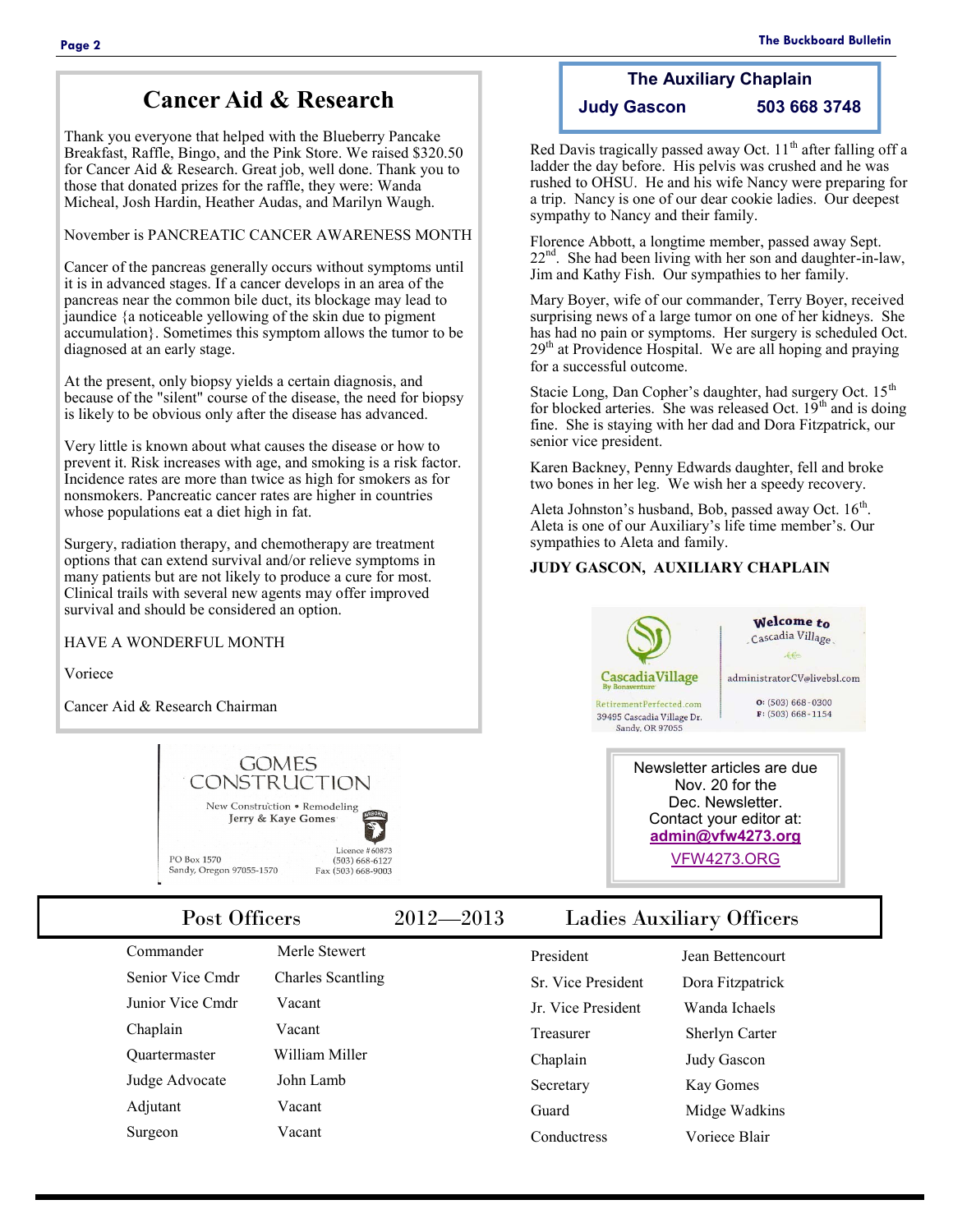# Our Post needs your help

A. Service Officer Assistants: Help fellow Vets fill out Government forms to gain needed benefits. Skills Needed:1. Ability to fill out Government. forms. 2. Desire to help fellow Vets who are in need.

B. Quartermaster Assistants: Organize membership data: name address. etc. for newsletter and other forms of communication.

Skills Needed. 1. Be detail oriented. 2. Be computer literate. 3. Have a desire to help our Post communicate with it's membership.

C. Cooks and Kitchen Helpers: Prepare and serve a meal for Post dinners.

Skills Needed: 1. Ability to prepare a complete meal for 40 to 50 Post members & friends.

For more information please E-mail: Quartermaster.vfwpost4273@frontier.com

Thank You, Bill

## **Canteen Corner**

People, People, People, I want to see people!! You know who you are and so do I! I have missed seeing all of you while you have been on your adventures during the summer.

Summer appears to be over, Fall and Winter seem to be upon us. Stop by the Canteen and let us dazzle you with our smiles, brighten your day and warm you with a hot drink.

November is going to be a busy month Whoo Hoo!!!!

November 2<sup>nd</sup> begins the month with our Halloween/Costume Party. Don't Forget to dress up!

November 4<sup>th</sup> Auxiliary will be cooking breakfast from 10-12, House Committee will meet at Noon upstairs.

November 9<sup>th</sup> Auxiliary meeting @ 6pm, I will start serving Dinner @ 5pm.

November 10<sup>th</sup> Marine Corp Birthday! Mr. Wilson will be cooking Brisket, Ribs, and so much more! Come in and join us and Celebrate the Marines Birthday!!! We will have a grand time! "Chow begins at 6 pm"!

November 11<sup>th</sup> "Veterans Day" There will be a Ceremony at the Plaza @ 11:00 am and the Pot luck will follow at the Sandy VFW Post 4273 around 12:00 pm.

#### **"Where Would We Be If Not For Our Veterans" "FREEDOM ISN'T FREE"**

November  $16<sup>th</sup>$  Post meeting  $@$  6pm, I will start serving dinner  $@$  5pm.

November 18<sup>th</sup> Post Breakfast 10-12,

November 22<sup>nd</sup> Thanksgiving Day, the Post will be Closed.

Thanksgiving, a day to be thankful for your Family and Friends! Remember let each of them know how thankful you are for them!!

I am Thankful for all of you it is a great pleasure to have met all of you and get to know all of you!!!

Thank you for your service You are all appreciated!!!! Your Bartender Pamela



13160 SE Bobby Bruce Lane Boring, OR 97009 503.819.0591 503.663.1020 matthewkubitz@yahoo.com www.benchlegtaxidermy.com



28424 SE HWY 212 20424 SE HWT 212<br>P O BOX 33<br>BORING, OREGON 97009 Phone: 503-663-3308 Fax: 503-663-2938<br>E-mail: DERA@TELEPORT.COM

**ALETA JOHNSTON ENROLLED AGENT, LICENCED**<br>TAX CONSULTANT

**Matthew Kubitz Taxidermist**